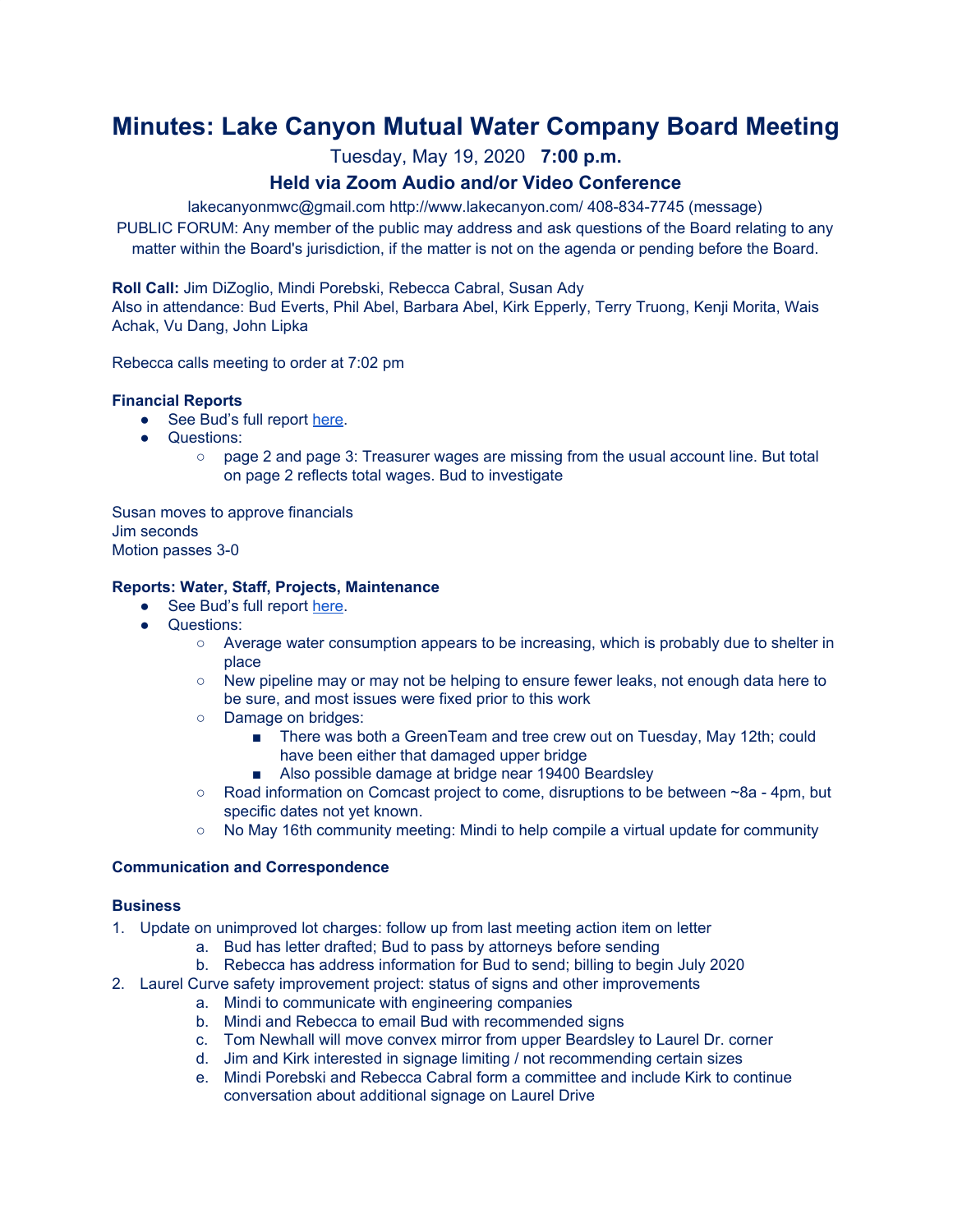- 3. Plan for Lake Canyon shed update: agree on next steps
	- a. Susan to reach out to neighbor to get more information
	- b. Vu interested in smaller shed and something that looks better
	- c. Possible new locations for the shed still undetermined
	- d. John was curious why it is not located on treatment plant property: considerations for slope, parking, and future of that property if 19605 Manz. property is sold if SJC supplies
	- e. Phil expresses the shed needs maintenance, and is currently on community property
- 4. Hardship policy, including leak adjustments: revisit current policy
	- a. Current shutoff policy is documented
		- b. Hardship policy is not documented
		- c. During a previous leak, the leak adjustment policy did not seem sufficient in the case of hardship or when the homeowner did their due diligence
		- d. Should there be more flexibility above the 50% given now, based on individual circumstance
		- e. Wais thinks he found a leak in his house to connect with Bud
		- f. Mindi supports clear rules so there is no question of fairness, but also an ability for homeowners to ask for payment plans or deferment in hardship
			- i. Clarifies that hardship policy should be based on some criteria income, etc.
		- g. Policy is to notify homeowner immediately of leaks
		- h. We are not under prop 218 so we are able to set up policies such as senior rates, hardship payment plans, etc.
		- i. Rebecca shares it would be nice to be able to be more flexible when it's just a one time issue and not a recurring problem
			- i. Mindi agrees, and this is an opportunity to completely re-write the policy
		- j. Jim is curious how much money we would lose each year due to leaks if we moved to a more flexible policy
			- i. Bud recommends this could be based on negligence vs. non-negligence
			- ii. Mindi is curious how we would know exactly where the leak is
		- k. Rebecca mentions that a digital RFID-based meter system would make this easier i. Jim agrees
		- l. Bud, Mindi, and Rebecca to draft up options for revised leak adjustment policy and hardship policy
- 5. Capital Improvement plan & rate study
	- a. We know we need to replace the pipeline on Laurel/Oak and due to proximity to CSD line, will require engineering and more expense
	- b. Also see if there are any grants we can pursue
	- c. We can use Fall Creek engineering used before
	- d. We have CIP from 3-4 years ago. Other major repairs are bridge repair at Cameron's house
		- i. Bud to share previous improvement plan with the board
	- e. Jim to take a first pass at drafting this capital improvement plan, which is first step before rate study
	- f. From there, a rate plan could be done to fund those projects
	- g. Bud has requested help through RCAC for grants and information
	- h. Does not require community vote. We have fiduciary responsibility to ensure rates will support the business
	- i. Example: we could do 3% increase every year for X years to keep from having large increases at once
- 6. Earthquake and fire emergency evacuation plan: initial discussions
	- a. Rebecca feels there should be a communication plan, a way for folks to reach out to each other. For example, how to turn off a propane tank or water leak
	- b. Good to have awareness for neighbors to know how to turn off propane tanks, water shutoffs, etc.
	- c. Also good to have communication methods among neighbors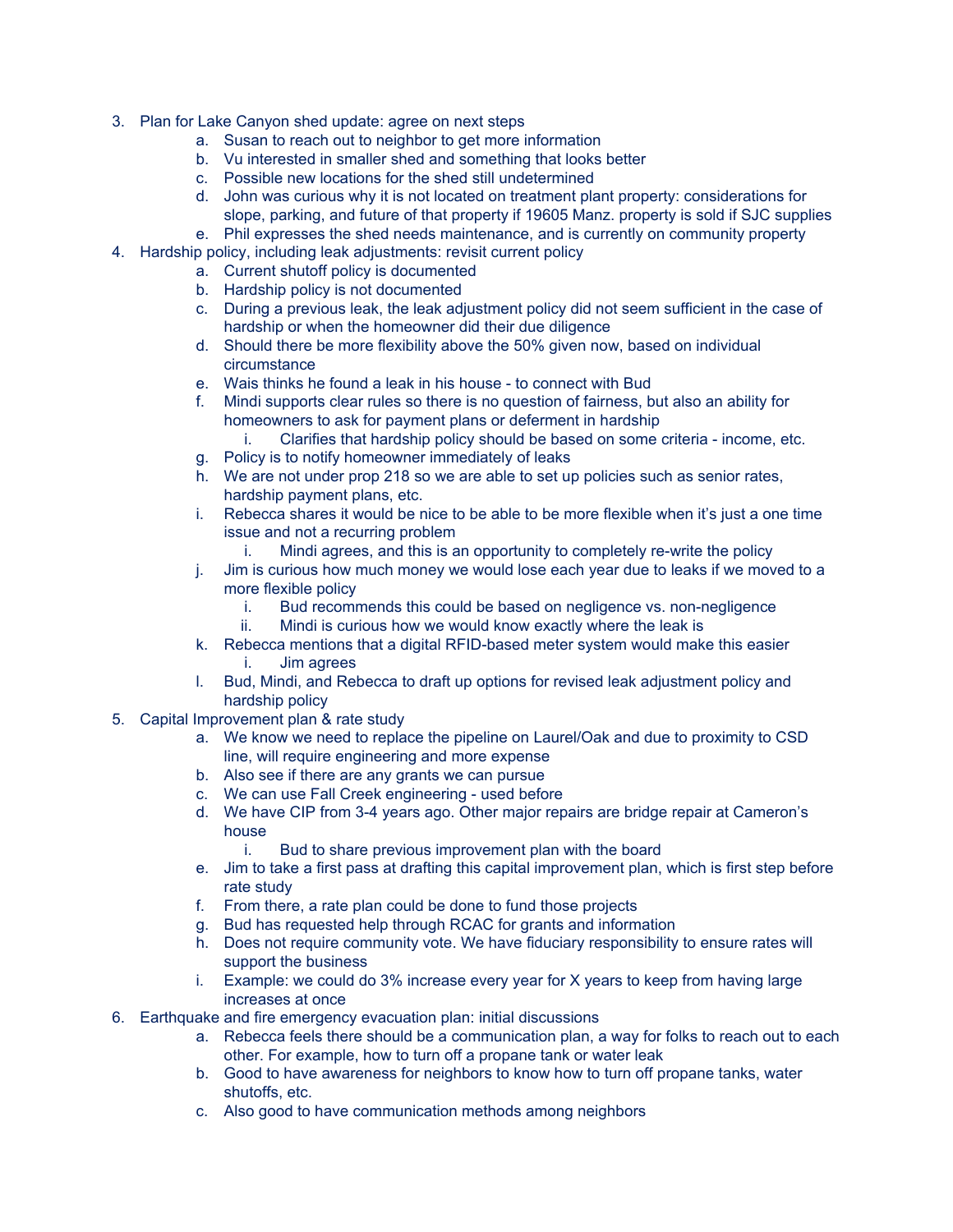- d. Susan mentioned Las Cumbres has road captains that have all this information, and has a communication method to ensure you can reach out and see if folks are alright
- e. Rebecca to work on putting something together on the earthquake
- f. Susan is interested in helping
- g. Fire escape: plan to have walkthrough but that cannot be done very safely during shelter in place
- h. Jim can film the exit this weekend
- i. Trail from Abel's up toward Black / school / tree farms, but it gets very steep and is not a good trail. Kirk has done that trail before, it is very steep
- j. Ideas for signage, ropes, or tape on the trees
- k. Jim, Vu, and Ru interested in walking the trail
- l. Mindi mentioned seeing an article in Mountain Network News about how Las Cumbres became a Firewise USA program
- 7. Updates on Comcast internet project from LCCIC
	- a. See community email for most recent updates; installs should begin in Aug./Sept. 2020
- 8. Request for 19388 Beardsley: updates on facts requested and next steps
	- a. Met with John on May 5, covered situation at his property
	- b. Board requesting as-built plans, comments from county in permit card, measurements and photos
		- i. As-built plans still in progress
	- c. Monument in question is on John's site plan
		- i. Was sent to board for approval in 2018
	- d. John is not interested in paving 20 feet of roadway, due to additional expense incurred
	- e. John believes that the sale process and disclosures will be sufficient to protect our easement
	- f. Mindi has possibly located center of the road using Kenji and her surveys, but is a layperson and not an expert in this
	- g. Kirk recommends if this is found, it can draw a straight line to Kenji's current point and we could have center of the road
	- h. John has agreed to use and current property lines are based on Kenji's survey
	- i. John states the road is in the current easement, but if it is not, Kirk asks if John would pay to have the easement adjusted
		- i. John to include this in disclosures
	- j. If everything is built to spec and approved why is the board involved
	- k. John to withdraw request for approval as he does not have time
	- l. Kirk suggests if the easement has to be moved, perhaps homeowner could pay for the adjustment officially
		- i. Would likely not be very expensive
	- m. Per John, the pipeline is not under the wall and pavers, it is under the road
		- i. Asphalt existing now is 10 inches wider than it was before
	- n. The pin is important to John. We need to either locate it or replace it.
	- o. Irrespective, the road will be wider
	- p. Future homeowner might have an issue per survey to the easement, if we have fire lanes or other signifiers
	- q. John has approved variance and setback on plan
	- r. Terry requests any letter from the board about center of the road has nothing to do with the property line between properties
	- s. Letter regarding John's plan to pave the road. No mention of easement location, property line locations, etc.
		- i. John to draft letter with his intention to pave 18 feet of road

Jim makes a motion for John to write a letter and we will get the lawyer to notarize it Susan seconds the motion

Jim motions to continue with Alpha surveyor to find the pin